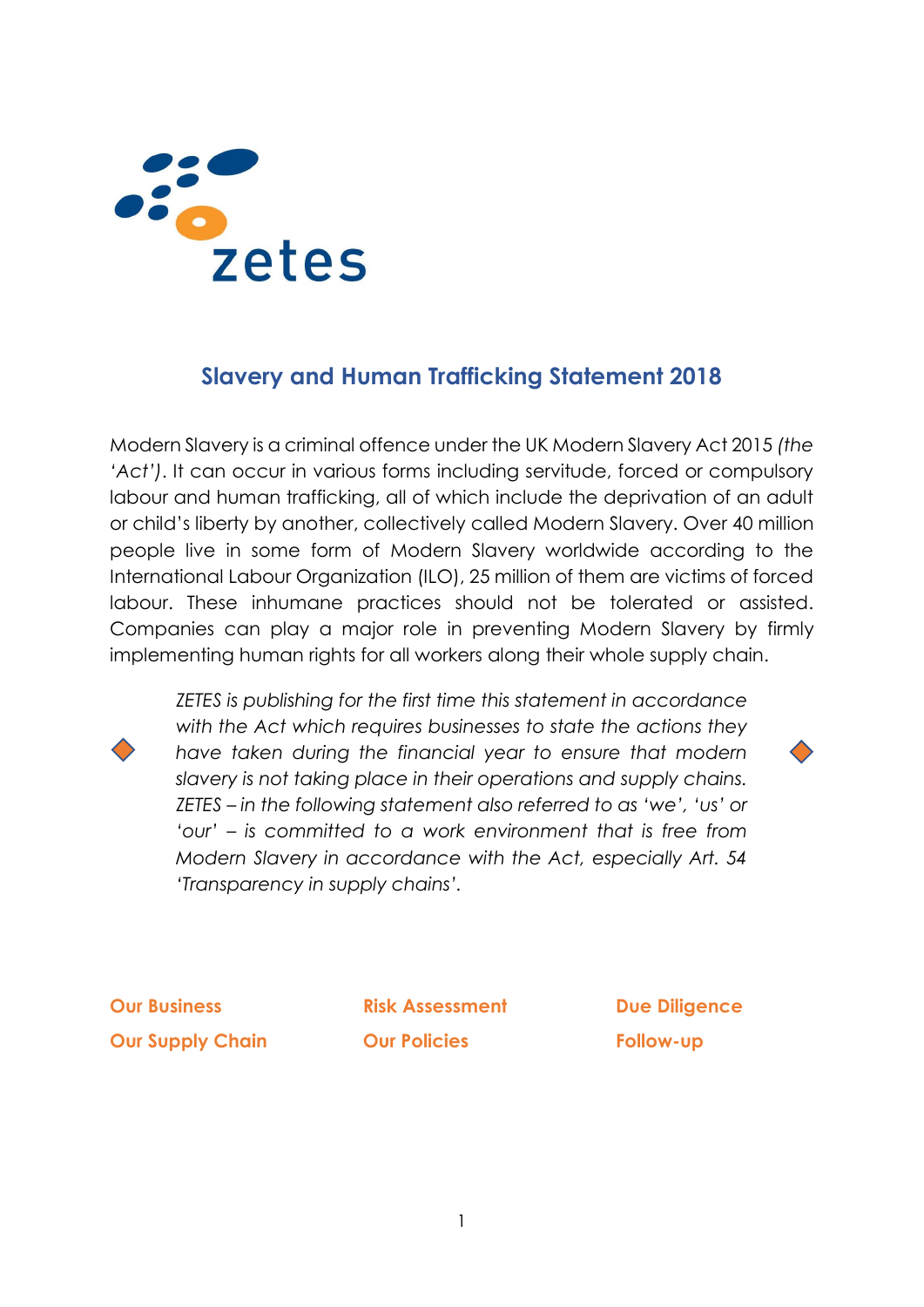### Our Business.

ZETES, established in 1984, is a leading international system integrator and technology company offering mobility and value-added solutions in the automatic identification and data capture industries for Goods and People.

These solutions use both emerging and mature technologies (barcode, voice recognition, RFID, smartcards, biometrics) to optimize the business performance of many private and public customers in many market segments. ZETES' supply chain solutions are implemented in various sectors of activity: industry, transportation, logistics, distribution, healthcare, finance, telecommunication, retail, etc.

In our People ID division, we provide governments, public authorities as well as supranational institutions with secure turnkey people identification and authentication solutions (production of eIDs, passports, driving licences, national population register, biometric enrolment, border control solutions, etc).

ZETES is headquartered in Belgium and employs more than 1,200 people in 22 countries across EMEA, wherein our business operations are deployed.

In 2017 we joined the Panasonic Corporation, operating as a wholly-owned independent subsidiary. ZETES is part of the Connected Solutions business unit of Panasonic Corporation. Panasonic Corporation is head-quartered in Japan and is one of the largest electronic manufacturers with 590 consolidated companies located globally.

Together with Panasonic, we are committed to creating 'A Better Life, A Better World', continuously contributing to the evolution of society and to the happiness of people around the world.

## Our Supply Chain.

As a global system integration company, we operate a highly complex supply chain, with suppliers located around the globe.

However, the vast majority of our suppliers are regarded as the largest IT tier 1 suppliers and are located either in the USA or in Europe. Moreover, the relationship with our main suppliers has been established over a number of years

and is built upon mutually beneficial factors, where we have close and personal links and contact with the owners or directors.

We recognise that our upstream supply chain does include countries with a higher risk of modern slavery or human trafficking and we expect our suppliers to take the appropriate actions to comply with the Act in respect of their global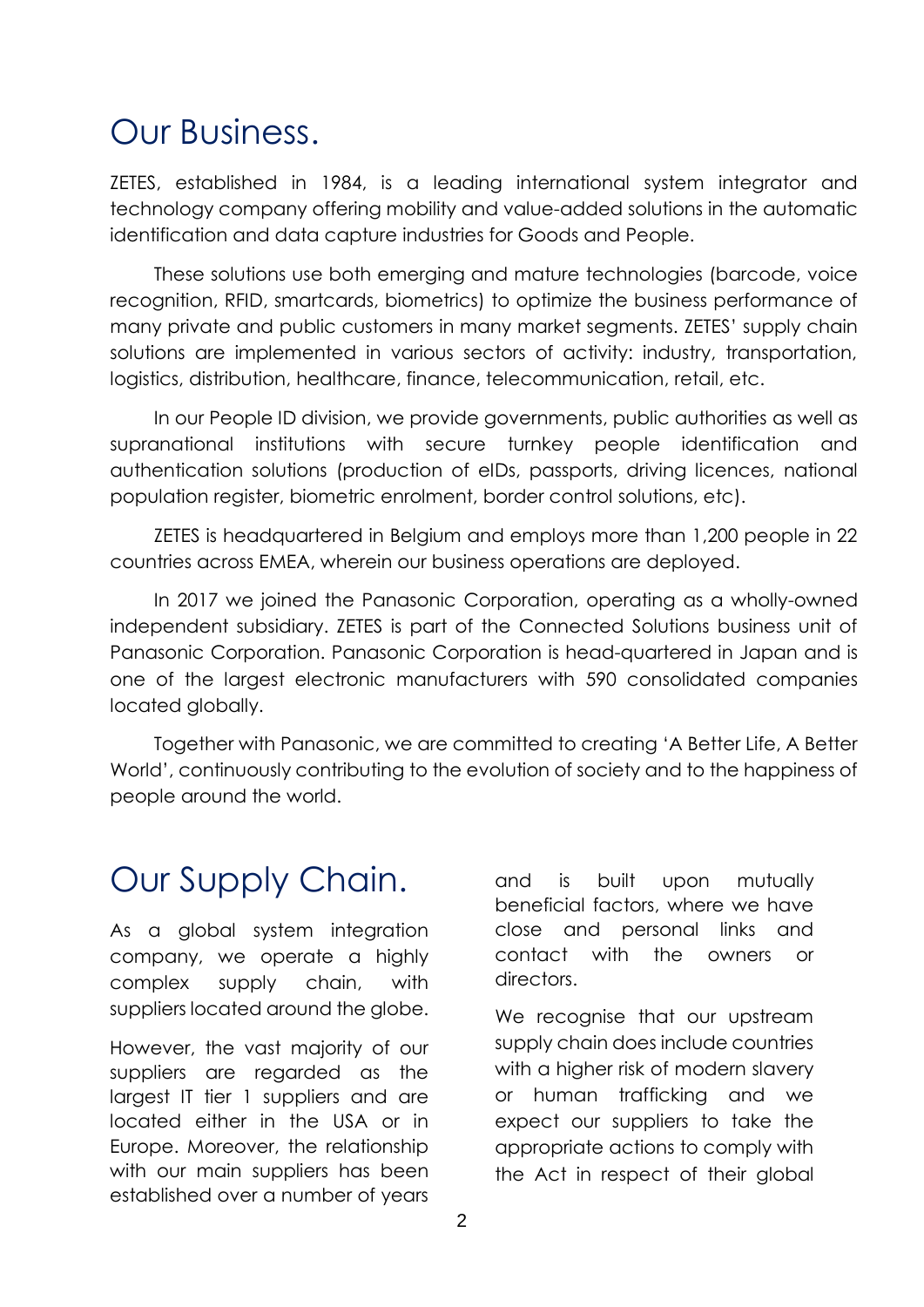supply, especially in higher risk countries. We also recognise that slavery and human trafficking does occur in the USA and Europe.

We operate a zero-tolerance approach to Modern Slavery and we are committed to acting

ethically and with integrity in all our business dealings and relationships and to applying effective systems and controls to ensure Modern Slavery is not taking place anywhere in our own business or in any of our supply chains.

#### Risk Assessment.

During the past year, we reviewed the risk of modern slavery in our business and supply chain by considering geography, the type of work being carried out and the type of labour being used. Based on this, we believe that the risk of modern slavery in our directly employed workforce is low. This is because our employees are largely educated or skilled, or are undertaking work in controlled environments where there are established policies and processes.

We have, however, recognised the need to better understand the work conditions of our complementary workforce and supply chain. This is especially relevant for labour-intensive activities that carry a higher risk of modern slavery such as catering, cleaning, transportation, warehousing and some types of manufacturing. This will be an area for further analysis over the next year.

Furthermore, ZETES is aware that the risk of Modern Slavery occurring is higher in some regions than in others. This does not mean we neglect our work in the less affected areas, but we prioritise our action towards regions with higher risks. A substantial part of our People ID businesses is carried out in Africa and ZETES contracts from time to time with sub-contractors located in this region. According to the ILO, in Africa region one-fifth of all African children are involved in child labour and about 7.6% of the population were victims of Modern Slavery in 2016. Therefore, we recognise this region is of special attention to us.

Some circumstances present greater opportunities for Modern Slavery to take place, one of them being the exploitation of foreign migrant workers.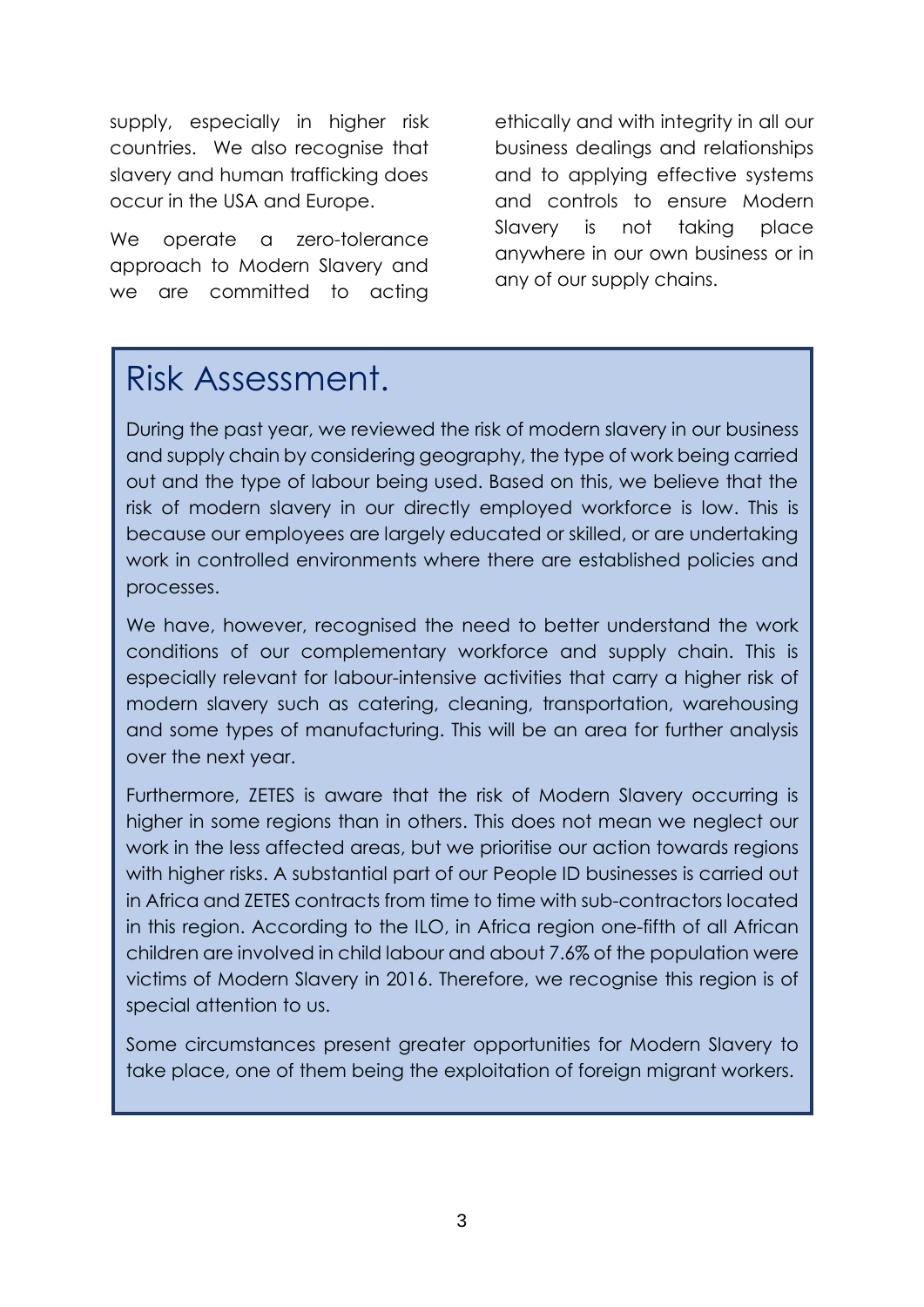

in our business or supply chain. To know the risks to which foreign migrant workers especially are exposed, and which are possible to occur in our supply chain, helps us to keep an eye on our suppliers in regard to any of the violations as listed above.

# Our Policies.

Our stance against Modern Slavery works alongside our policies to ensure a responsible supply chain.

Our most important policy is the [Panasonic Code of Conduct](https://www.panasonic.com/global/corporate/management/code-of-conduct/pdf/code-of-conduct/02CoC_2016English.pdf) which ZETES has fully implemented within its organization. It includes requirements to create a working environment defined by respect and human rights for all ZETES and Panasonic employees. Furthermore, it states that ZETES and Panasonic will not employ people against their will. Our goal is that both everyone working for ZETES and those whose work relates to our company has read the Code of Conduct and acts in accordance with its requirements.

ZETES will, over time, amalgamate other Panasonic policies and procedures with the aim to helping the business better identify and mitigate the risks of Modern Slavery occurring in our supply chain and in verifying the absence of Modern Slavery within our supply chain.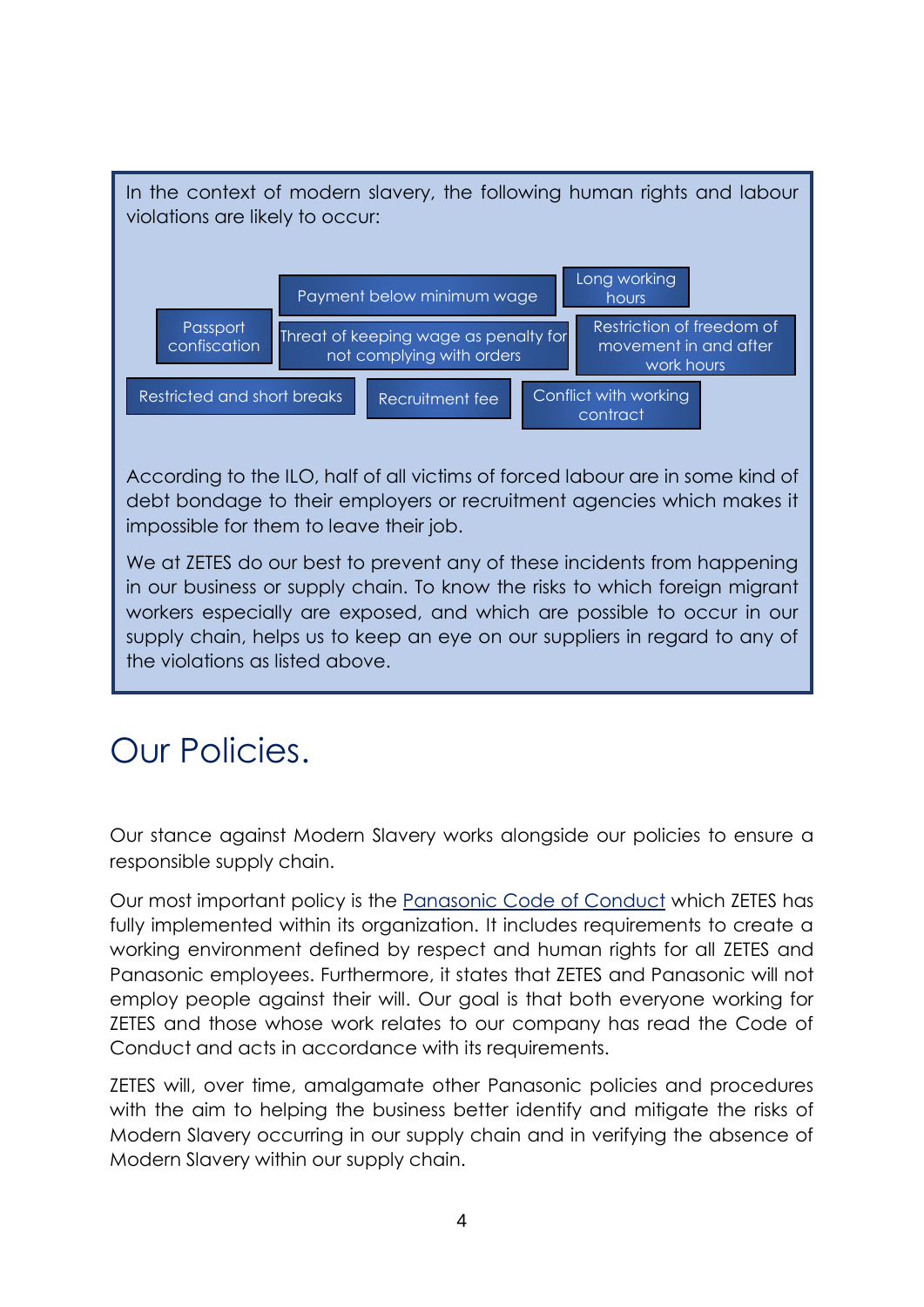# Due Diligence.

In our business and supply chain we strive for a continuous process of tracking and assessing the ongoing performance of our suppliers regarding human rights and labour issues. In a very dynamic and volatile environment it is important to reassess possible risks and respond to changes quickly.

SUPPLIERS

ZETES seeks to work with contractors and suppliers who contribute to sustainable development and are economically, environmentally and socially responsible. ZETES expects contractors and suppliers to obey the national laws and international standards that require them to treat workers fairly, provide a safe and healthy work environment and protect environmental quality.

Employees, as well as suppliers, should understand and follow our values and principles. For that reason, we conduct training for all new permanent staff on our [Code of Conduct.](https://www.panasonic.com/global/corporate/management/code-of-conduct/pdf/code-of-conduct/02CoC_2016English.pdf) This includes face to face as well as online training on the following topics: compliance with local laws, respect for basic human rights with emphasis on not employing persons against their will, and on compliance with local employment laws.

When starting business with new suppliers and setting up the supply contract, it is of great importance to include clauses on Anti-Slavery and Human Trafficking in our standard purchase agreements. ZETES is therefore committed, over time, to include these clauses in all our purchasing contracts. Within these clauses, suppliers are also expected to comply with our Anti-Slavery policy and to provide evidence of their compliance when requested.<br>
Slavery policy and to provide since their compliance with local laws, respect for basic has in the following topics: compliance with local laws, r

**CONTRACTS** CONTRACTS

We protect whistle blowers by providing an anonymous whistle-blowing<br>
hotline for employees which is run by an independent third party.<br>
Employees are regularly reminded of the whistle-blowing hotline and are<br>
encouraged hotline for employees which is run by an independent third party. Employees are regularly reminded of the whistle-blowing hotline and are encouraged to use it if they suspect any potentially illegal behaviour or practice.

WHISTLE-WHISTLE-

When recruiting employees, ZETES adopts a perspective of protecting fundamental human rights and engages in recruitment activities that comply with the laws and regulations of the respective countries in which we operate. ZETES prohibits forced labour including child labour. The company does not allow employees under the age of 18 to engage in overtime work and heavy labour, and offers them consideration and support including, as appropriate, the opportunity to receive education.

**RECRUITMENT** RECRUITMENT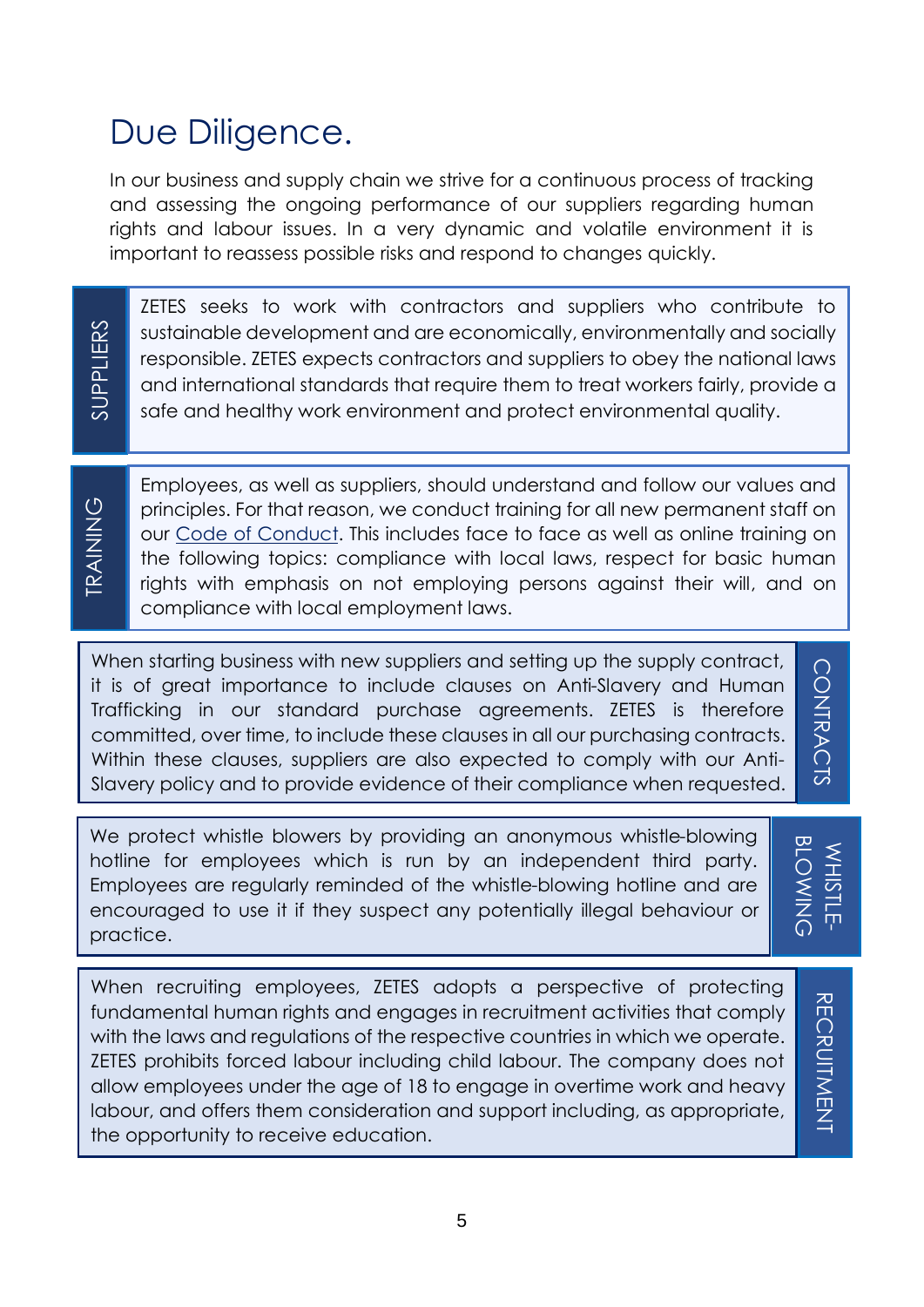# Follow-up.

Our commitment to preventing slavery and human trafficking is demonstrated by ensuring the continuous review and improvement of our systems and processes. This includes reviewing our existing controls, policies and procedures from a Modern Slavery perspective and considering what changes may be appropriate.

As part of this commitment, we plan to action the following steps over the coming years:

- **ANTI-SLAVERY AND HUMAN TRAFFICKING POLICY** We will implement in ZETES Group the Panasonic Global Human Rights and Labour Policy. This adherence will reflect our commitment to act ethically and with integrity in all our business relationships and to implementing and enforcing effective systems and controls to ensure Modern Slavery is not taking place anywhere in our supply chains. This policy also covers issues such as working hours, wages, humane treatment, prohibition of discrimination, protection of privacy, concern for the human rights of foreign workers, trainees and younger labourers, the freedom of association and more. This way we will ensure that our business activities contribute to a respectful environment where all employees are treated correctly.
- **STANDARD CLAUSES** We will strive to include clauses on Anti-Slavery and Human Trafficking in all our purchase agreements to assist in ensuring our suppliers comply with our Anti-Slavery and Human Trafficking policies and to provide evidence of their compliance when requested. We will also work on enforcing these clauses with our sub-contractors in the African region.
- **CORPORATE SOCIAL RESPONSIBILITY (CSR) SELF CHECK QUESTIONNAIRE**  ZETES will be developing a CSR program, which also includes labour practices, with a main objective of being able to manage the impacts of the Group's operations in a responsible manner and to integrate social and environmental factors in our supplier solutions. A number of policies and documents will be developed and implemented to achieve this objective, such as the circulation of a CSR check questionnaire to our suppliers and contractors to ensure compliance with our CSR core values and policies on Anti-Modern Slavery.

This statement is made on behalf of Zetes Industries SA and its subsidiaries, including Zetes (UK) Limited, pursuant to section 54(1) of the Act and constitutes our Group's slavery and human trafficking statement for the financial year ending 31 March 2018.